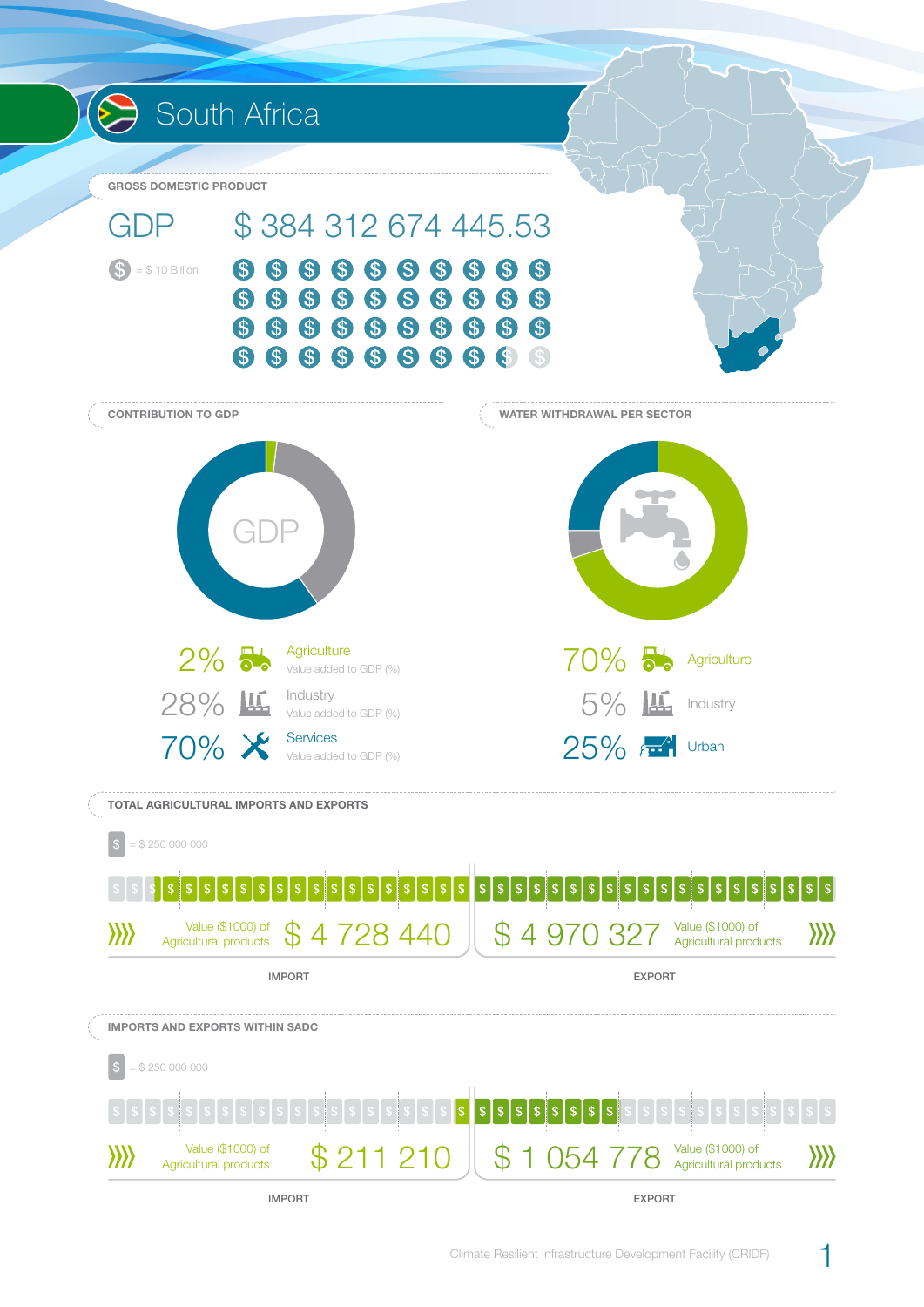

**RENEWABLE WATER**

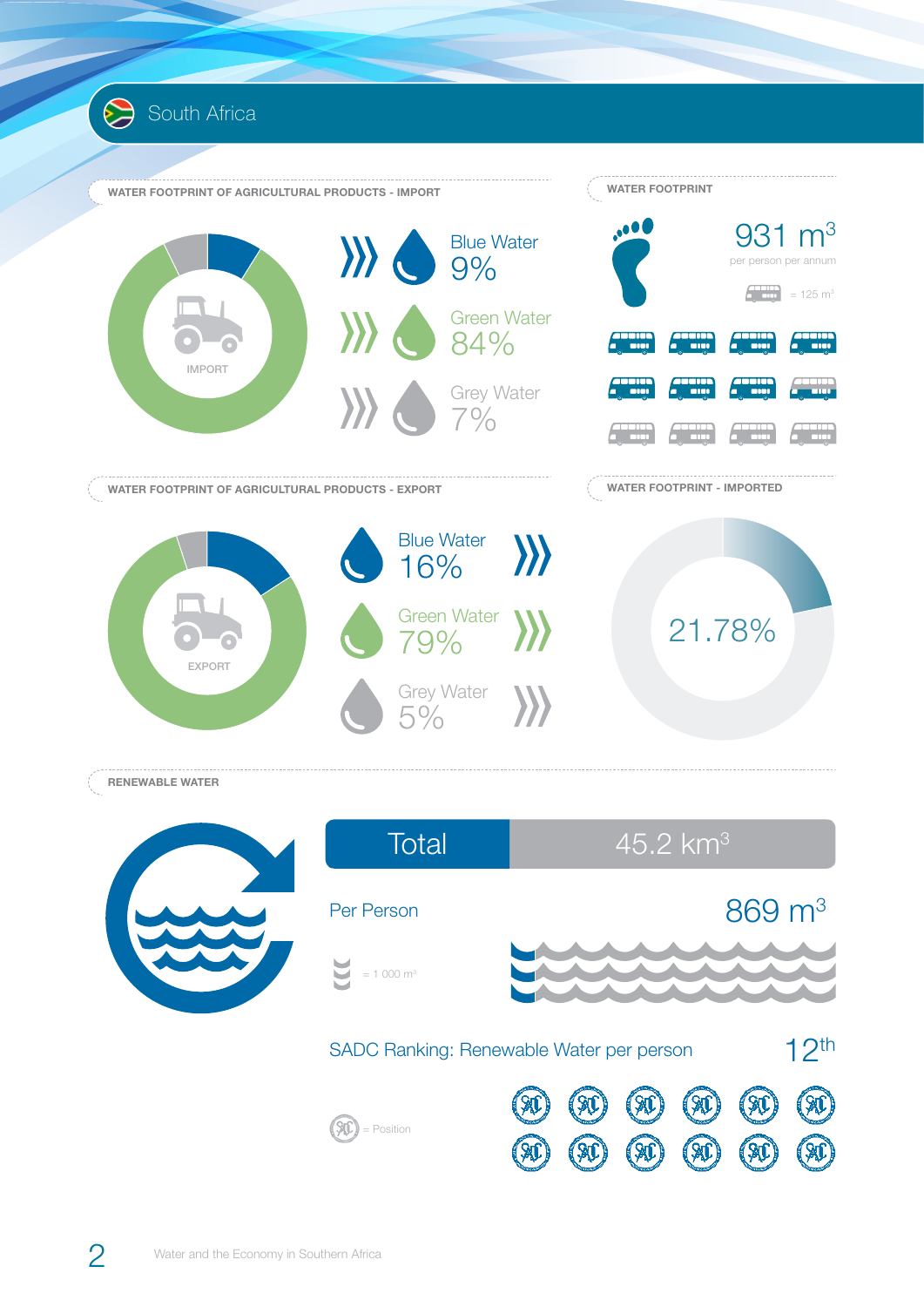## Water and the Economy in Southern Africa



## **WATER WITHDRAWALS**



| Total                                                        | 12 500 million/ $m3$ |  |  |  |                       |  |
|--------------------------------------------------------------|----------------------|--|--|--|-----------------------|--|
| Per Person                                                   |                      |  |  |  | $239 \; \mathrm{m}^3$ |  |
| $= 100$                                                      |                      |  |  |  |                       |  |
| 3 <sup>rd</sup><br>SADC Ranking: Water Withdrawal per person |                      |  |  |  |                       |  |
| Position                                                     |                      |  |  |  |                       |  |